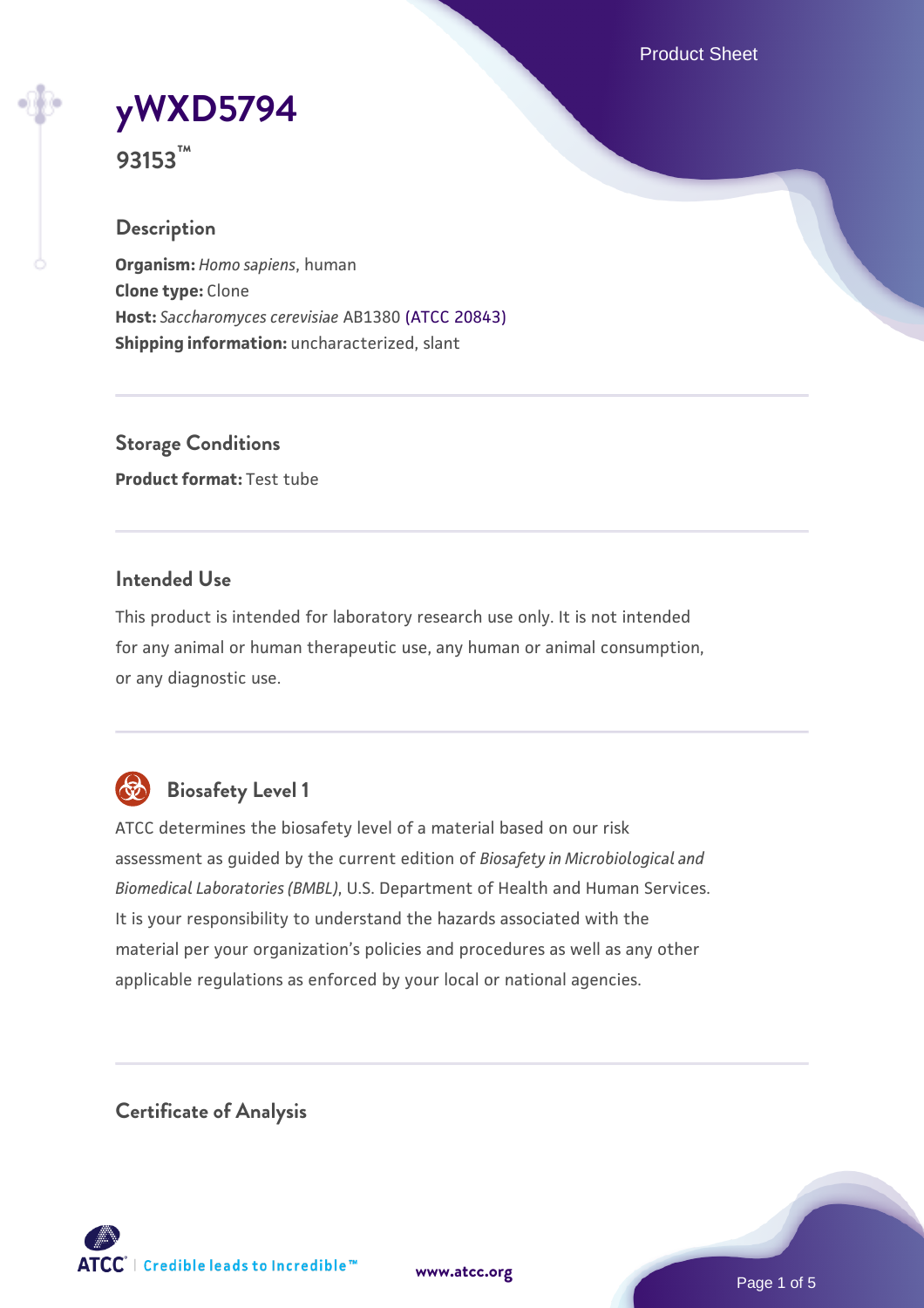#### **[yWXD5794](https://www.atcc.org/products/93153)** Product Sheet **93153**

For batch-specific test results, refer to the applicable certificate of analysis that can be found at www.atcc.org.

#### **Insert Information**

**Type of DNA:** genomic **Genome:** Homo sapiens **Chromosome:** X X pter-q27.3 **Gene name:** DNA Segment, single copy **Gene product:** DNA Segment, single copy [DXS4738] **Gene symbol:** DXS4738 **Contains complete coding sequence:** Unknown **Insert end:** EcoRI

#### **Vector Information**

**Construct size (kb):** 400.0 **Intact vector size:** 11.454 **Vector name:** pYAC4 **Type of vector:** YAC **Host range:** *Saccharomyces cerevisiae*; *Escherichia coli* **Vector information:** other: telomere, 3548-4235 other: telomere, 6012-6699 Cross references: DNA Seq. Acc.: U01086 **Cloning sites:** EcoRI **Markers:** SUP4; HIS3; ampR; URA3; TRP1 **Replicon:** pMB1, 7186-7186; ARS1, 9632-10376

# **Growth Conditions**

**Medium:** 



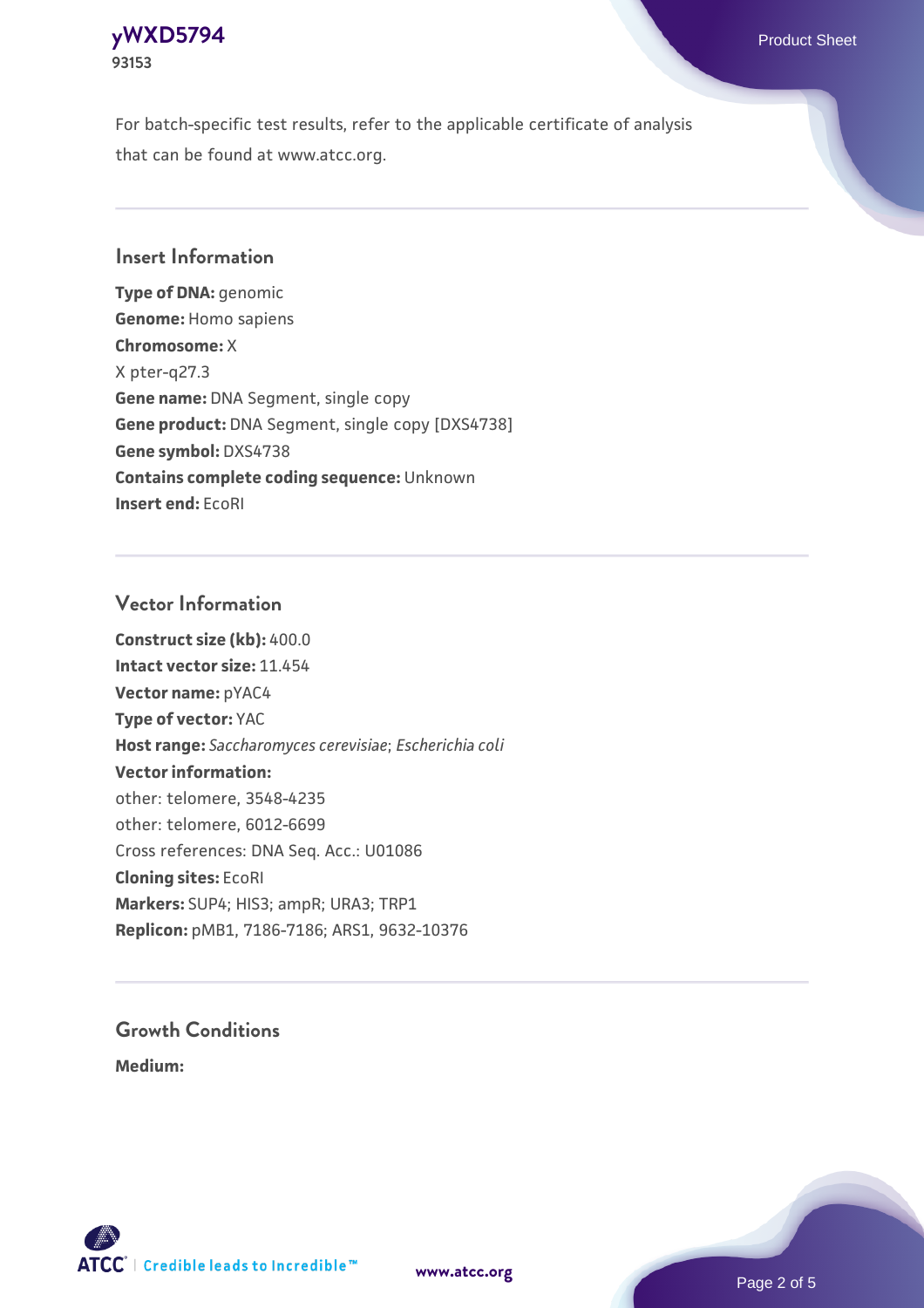**[yWXD5794](https://www.atcc.org/products/93153)** Product Sheet **93153**

[ATCC Medium 1245: YEPD](https://www.atcc.org/-/media/product-assets/documents/microbial-media-formulations/1/2/4/5/atcc-medium-1245.pdf?rev=705ca55d1b6f490a808a965d5c072196) **Temperature:** 30°C

#### **Notes**

More information may be available from ATCC (http://www.atcc.org or 703- 365-2620).

## **Material Citation**

If use of this material results in a scientific publication, please cite the material in the following manner: yWXD5794 (ATCC 93153)

## **References**

References and other information relating to this material are available at www.atcc.org.

#### **Warranty**

The product is provided 'AS IS' and the viability of ATCC® products is warranted for 30 days from the date of shipment, provided that the customer has stored and handled the product according to the information included on the product information sheet, website, and Certificate of Analysis. For living cultures, ATCC lists the media formulation and reagents that have been found to be effective for the product. While other unspecified media and reagents may also produce satisfactory results, a change in the ATCC and/or depositor-recommended protocols may affect the recovery, growth, and/or function of the product. If an alternative medium formulation or reagent is used, the ATCC warranty for viability is no longer



**[www.atcc.org](http://www.atcc.org)**

Page 3 of 5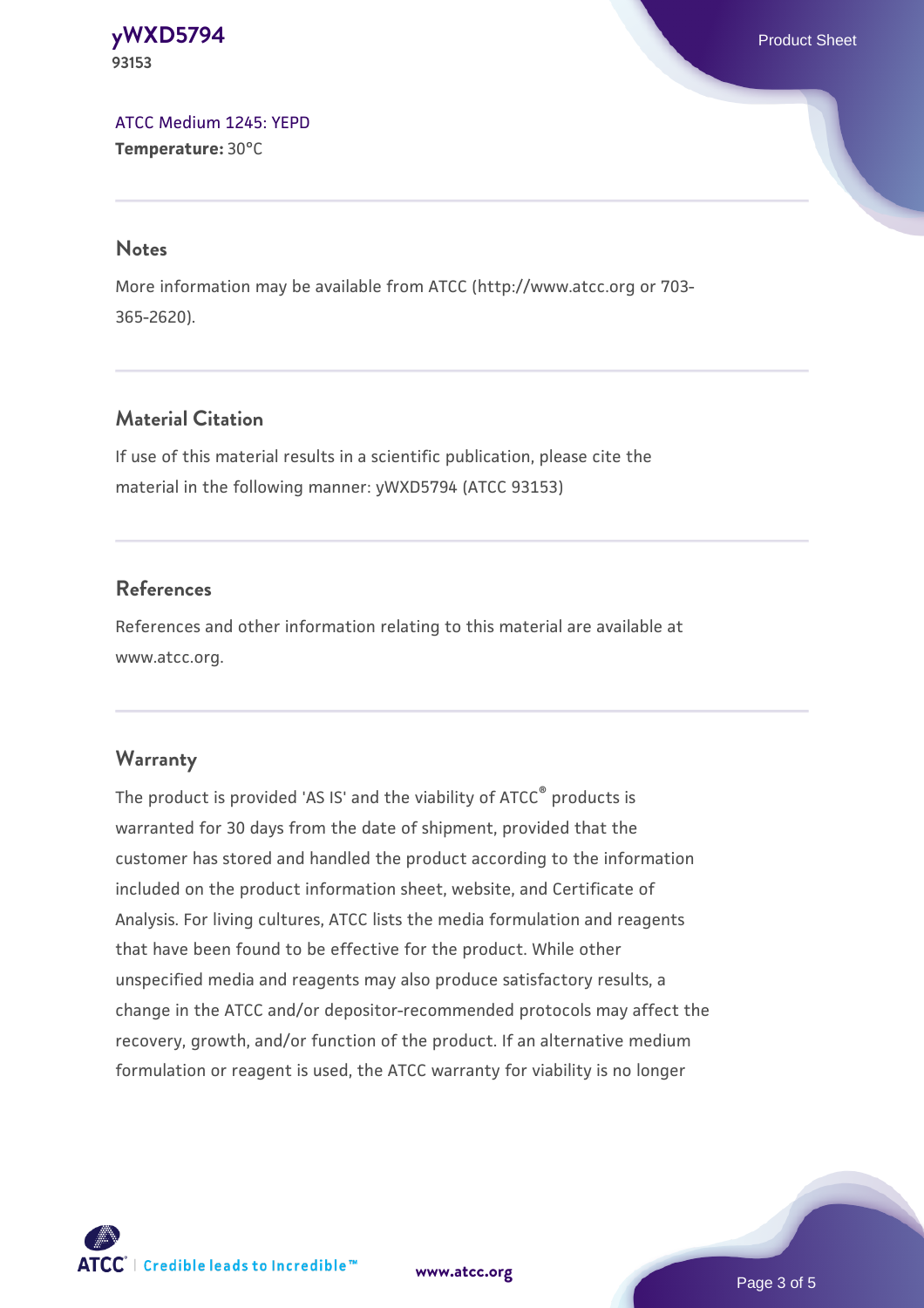**[yWXD5794](https://www.atcc.org/products/93153)** Product Sheet **93153**

valid. Except as expressly set forth herein, no other warranties of any kind are provided, express or implied, including, but not limited to, any implied warranties of merchantability, fitness for a particular purpose, manufacture according to cGMP standards, typicality, safety, accuracy, and/or noninfringement.

#### **Disclaimers**

This product is intended for laboratory research use only. It is not intended for any animal or human therapeutic use, any human or animal consumption, or any diagnostic use. Any proposed commercial use is prohibited without a license from ATCC.

While ATCC uses reasonable efforts to include accurate and up-to-date information on this product sheet, ATCC makes no warranties or representations as to its accuracy. Citations from scientific literature and patents are provided for informational purposes only. ATCC does not warrant that such information has been confirmed to be accurate or complete and the customer bears the sole responsibility of confirming the accuracy and completeness of any such information.

This product is sent on the condition that the customer is responsible for and assumes all risk and responsibility in connection with the receipt, handling, storage, disposal, and use of the ATCC product including without limitation taking all appropriate safety and handling precautions to minimize health or environmental risk. As a condition of receiving the material, the customer agrees that any activity undertaken with the ATCC product and any progeny or modifications will be conducted in compliance with all applicable laws, regulations, and guidelines. This product is provided 'AS IS' with no representations or warranties whatsoever except as expressly set forth herein and in no event shall ATCC, its parents, subsidiaries, directors, officers, agents, employees, assigns, successors, and affiliates be liable for indirect, special, incidental, or consequential damages of any kind in connection with or arising out of the customer's use of the product. While reasonable effort is made to ensure authenticity and reliability of materials on deposit, ATCC is not liable for damages arising from the misidentification or



**[www.atcc.org](http://www.atcc.org)**

Page 4 of 5